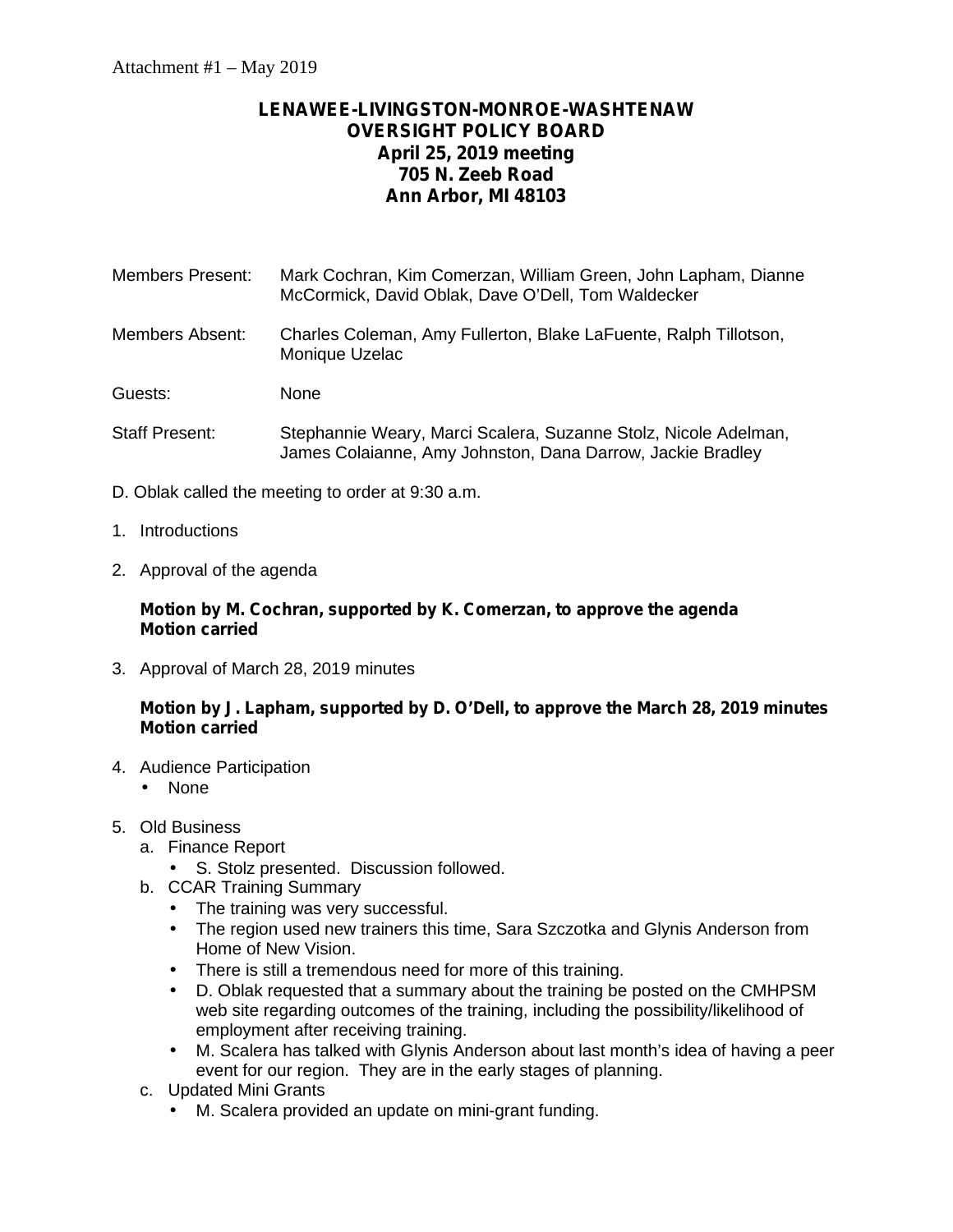- 6. New Business
	- a. Introduction of Interim CHMPSM CEO
		- J. Colaianne introduced himself to OPB and provided a brief overview of activities at CMHPSM. There should be more information to share after the May regional board meeting.
	- b. Procurement Process RFQs
		- M. Scalera provided an overview of the procurement process.
		- Rule: no more than \$10K PA2 can be spent without a procurement process, no more than \$25K for Medicaid/federal dollars can be spent without a procurement process.
		- The plan is to issue an RFQ for the upcoming fiscal year, and an RFP for FY21.
	- c. Policy Review
		- i. Communicable Disease Policy
			- $\int$  Per discussion at March OPB, the policy was updated. **Motion by K. Comerzan, supported by D. McCormick, to approve the Communicable Disease policy Motion carried**
		- ii. Naloxone Distribution Policy
			- The policy was updated with language revisions and updated attachments.
			- Law enforcement is supposed to track the expiration dates. All kits are labeled with expiration dates.
			- K. Comerzan warned of the potential liability of using naloxone after the expiration date. **Motion by D. McCormick, supported by K. Comerzan, to approve the**

#### **Naloxone Distribution policy Motion carried**

- iii. Fetal Alcohol Disorder Policy
	- The policy was updated with resources. **Motion by T. Waldecker, supported by M. Cochran, to approve the Fetal Alcohol Disorder policy Motion carried**
- 7. Report from Regional Board
	- J. Terwilliger resigned. J. Colaianne was named interim CEO.
	- Washtenaw County gave CMHPSM notice to vacate the building by Dec. 6, 2019. Staff will continue to bring updates.
- 8. SUD Director Updates
	- The recent submission to state for SOR2 Supplemental can only be used for existing programs. There is approximately \$25k per county to partner with Public Health for a media campaign re: the opiate epidemic. We're waiting for state approval of the submission.
	- The STR grant ends April 30, 2019. No cost extension period, continuation year, has been approved by the state, for May 1, 2019 – April 30, 2020. MAT Enhancement funding, Motivational Interviewing, Strengthening Families, Project Assert are all funded from the STR grant.
	- The state is running a program called MIREP that involves prison release and mental health/SUD professionals who have an opioid use disorder. The program involves identifying people while they're in jail and following them when they're released. The state has identified Monroe as the county that will receive the funds.

## **The NODS mandate:**